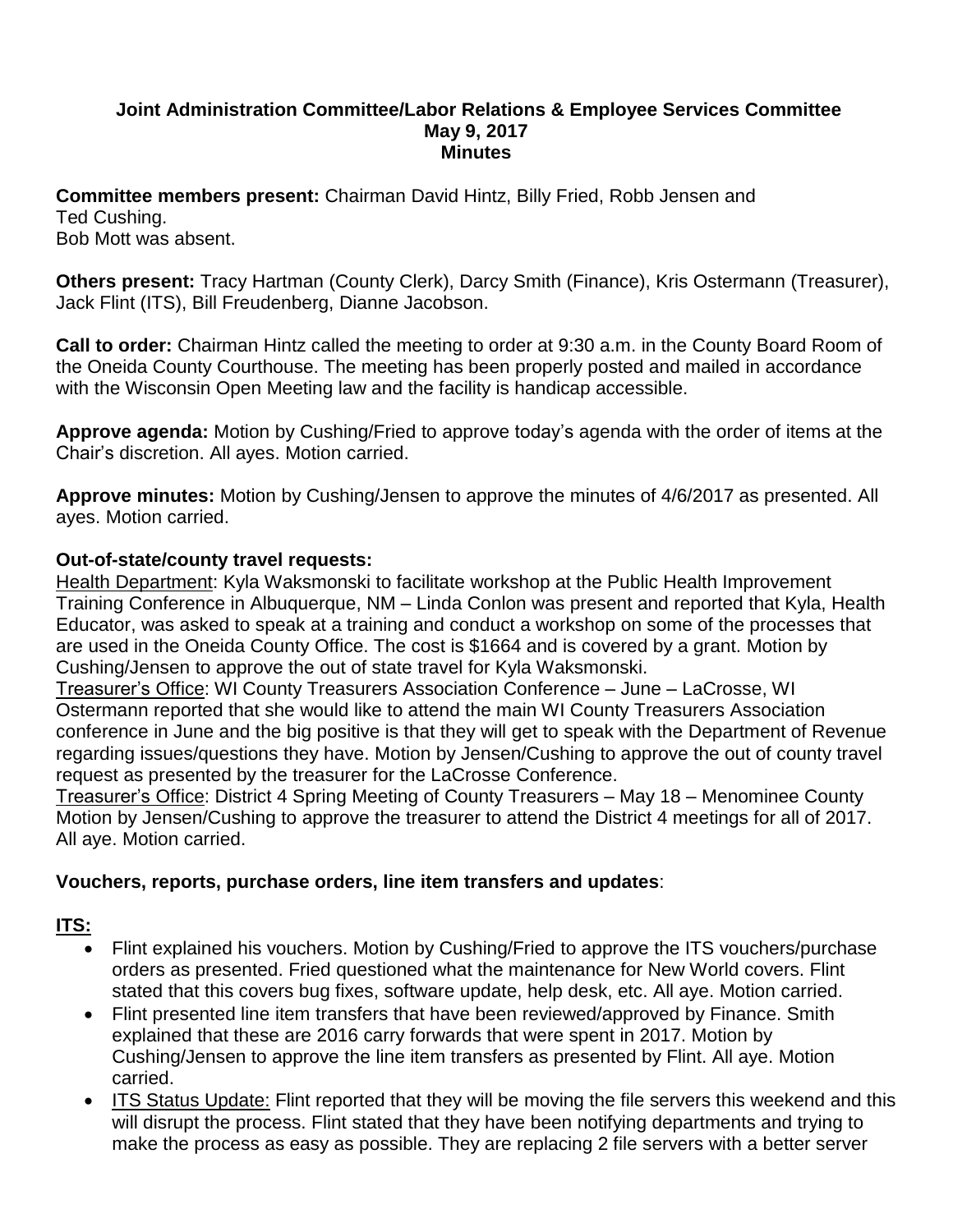and a backup server. Fried commended Flint for some of the positive feedback he has been receiving from Planning and Zoning. Fried also reported that he has been hearing a lot of request for scanning services from various departments and wondered if this should be addressed through ITS. Hintz stated that scanning should be included on a future agenda.

## **County Clerk:**

 Motion by Cushing/Fried to approve County Clerk vouchers as presented. All ayes. Motion carried.

## **Treasurer:**

### **US Bank Services Agreement:**

Ostermann reported that Brian Desmond has expressed concern with lines 5-10. Desmond felt that lines 5-10 didn't pertain to Oneida County and should be stricken. Ostermann explained what this account is used for. Motion by Cushing/Fried to authorize the treasurer to enter into the US Bank Services Agreement. Fried stated he agrees with approving this contract this year, however, he would like this looked at next year to see if some changes can be made to address some of these concerns. All aye. Motion carried.

 March and April statement(s) of cash: Ostermann presented and explained the statement of cash reports for the months of March and April. Motion by Cushing/Hintz to show receipt of the April and March statement of cash accounts. All aye. Motion carried.

### **Finance:**

- Smith explained the vouchers. Motion by Cushing/Fried to approve Finance vouchers as presented. All ayes. Motion carried.
- General Investments Report: Smith presented and explained the report to the committee.
- 2017 Contingency Budget: Smith explained the report and explained the transfers from the contingency budget. Discussion regarding whether contingency requests should be brought before the committee throughout the year or wait until the end of the year so only requests not covered by a departments budget need to be addressed.
- Contingency Transfer for Land Conservation Squash Lake Smith explained that the \$362 request from Planning and Zoning is to pay for a court reporter for the Squash Lake District. Motion Cushing/Jensen to approve the contingency transfer request for the Squash Lake District Petition. All aye. Motion carried.
- Contingency Transfer for Planning and Zoning Additional Hours for Staff Motion by Jensen/Fried to approve the contingency transfer for the additional staff hours for an amount not to exceed \$7177. All aye. Motion carried.
- Capital Improvements Program Projects Update Smith handed out and explained the CIP Project update report. The report lists the project, department, project year, original project cost and if it was completed within the budget. Discussion regarding the CIP report and projects being completed.
- 2018 Budget Dates and Guidelines Smith explained the 2018 budget dates and stated that this is a working document and will change but gives some guidelines of when items need to be completed. Smith would like to come back next month with a draft letter that will be sent to department heads from the Administration Committee with budget guidelines. Discussion regarding budget meetings and holding them the first or second week in October.